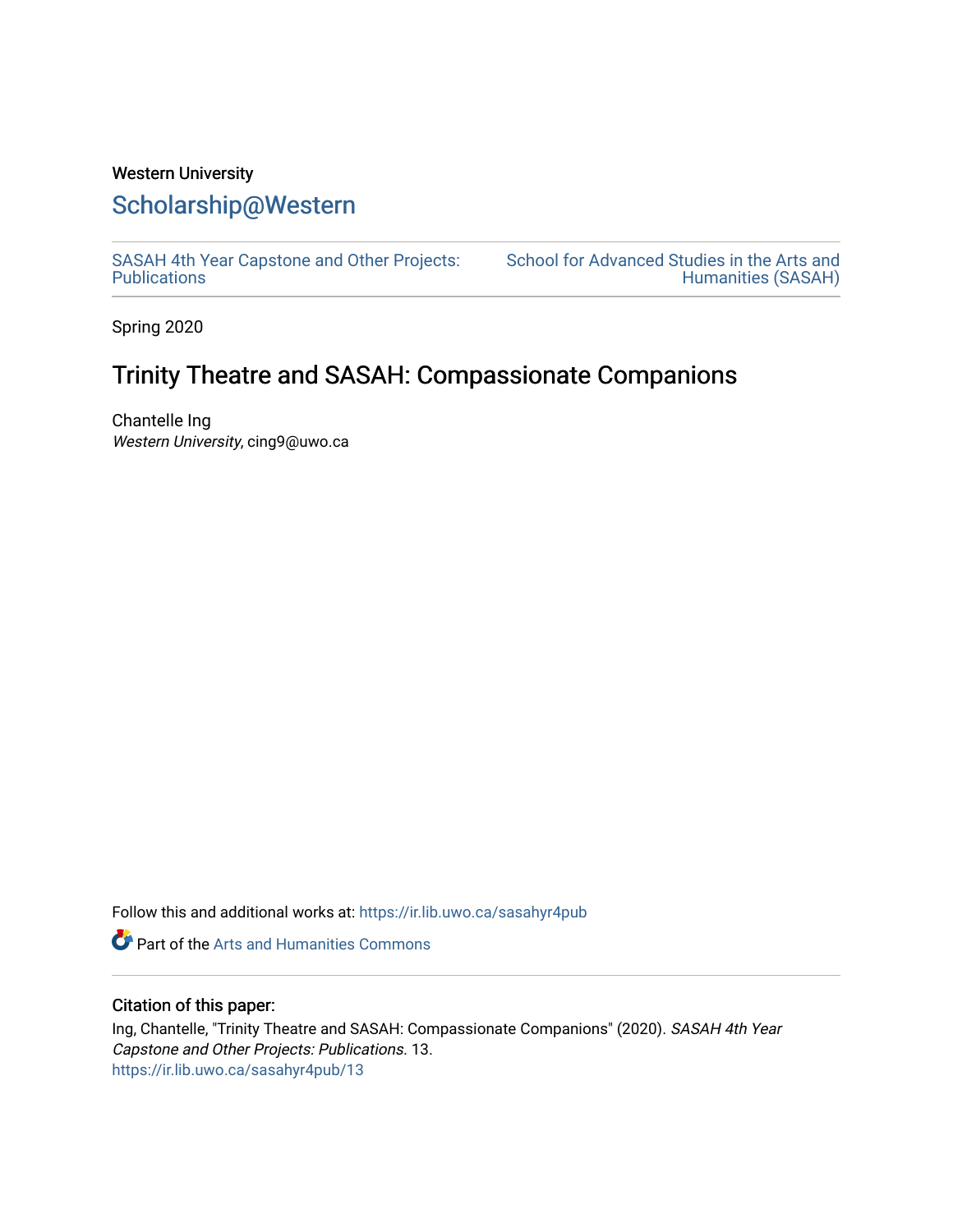Chantelle X. Ing 250918201 SASAH CEL Dr. Bruce Sunday, December 1, 2019

## **Trinity Theatre and SASAH: Compassionate Companions**

It has been approximately three months since I finished my summer internship at Trinity Theatre. In conclusion, I am extremely grateful for the opportunity I had and for the tools that SASAH has given me – it made the experience even more fruitful. In writing the reflections and through the final presentation, I was given multiple opportunities to sit down and take the time to properly recount my experiences; I have developed new and existing skills, while also drawing relevant connections between Trinity Theatre and SASAH. My summer experience allowed me to take the important soft skills and arts appreciation I have gathered and nurtured in SASAH and translate them into a real-life professional setting. The combination of SASAH and Trinity Theatre has given me guidance and hope that I can achieve a professional career that also combines my passion for the arts and humanities.

Trinity Theatre is a registered charitable organization located in Toronto. It was founded in 1982 by co-directors Alan Richardson and Sandra Crockard. The organization's mandate is to help youth develop resilience to overcome challenges and make successful transitions throughout their lives. They receive funding support from multiple school boards, including the Toronto District School Board, and other organizations such as the National Crime Prevention Strategy and Justice Canada Youth Justice Fund. Overall, Trinity Theatre has over 35 years experience in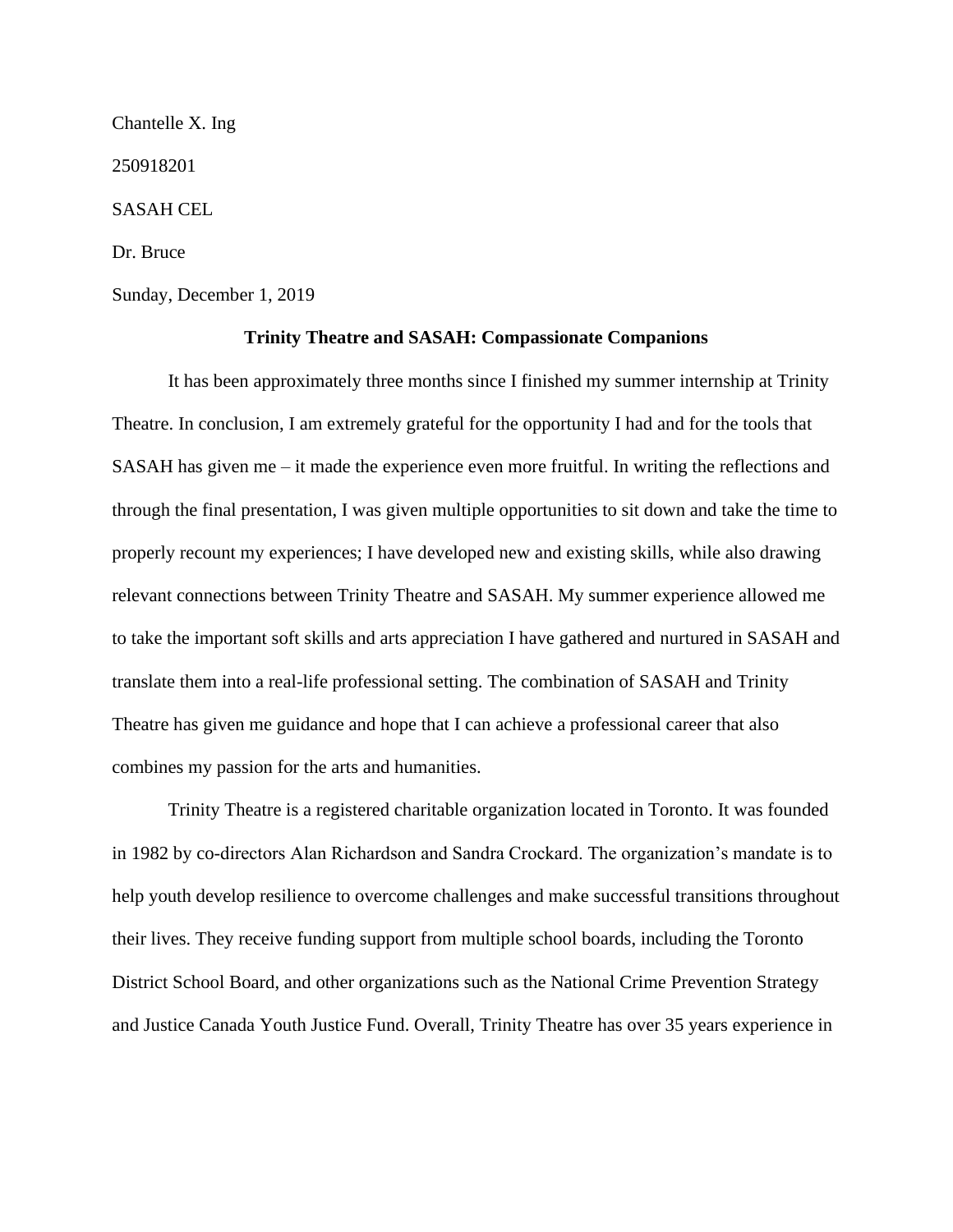creating youth-led leadership programs (such as the summer Leadership Lab) in schools across Canada and America.

I noticed that Trinity Theatre set itself apart from other youth organizations by its foundation in theatre and overall continued appreciation and integration of the arts. Although we are currently participating in a society that stigmatizes the arts as an inferior school or field, Trinity Theatre's programs work to dismantle these assumptions and provides education and workshops for youth that promote self-leadership, career preparation, and community participation in a way that combines the benefits and adaptability of the arts. This is very similar to how SASAH provides an interdisciplinary and cross-cultural arts and humanities education that sets a strong foundation that is relevant and applicable to a career path in any discipline.

My internship took place during Trinity Theatre's summer Leadership Lab. This is a sixweek intensive summer masterclass for youth. Post-secondary students are hired for a variety of leadership positions to facilitate this program. I noticed that this drew a parallel to the frequent peer-led and reverse-classroom education that SASAH provides; this kind of learning experience allows students to develop interpersonal skills such as communication, collaboration, and leadership alongside the topics being taught. By having a peer-led environment, the oftenintimidating nature of teacher-student dynamics was removed, allowing more freedom and less anxiety for individuals who have a harder time interacting or communicating with figures of authority. Post-secondary hires filled a variety of leadership positions to facilitate the program: project leaders, lead researchers, and communications interns. Project leaders were responsible for a group of students from a specific community and high school (Greenwood, Malvern, Rexdale, and Weston). Lead researchers worked closely with project leaders on uncovering and collecting relevant information to the community projects being developed by each group.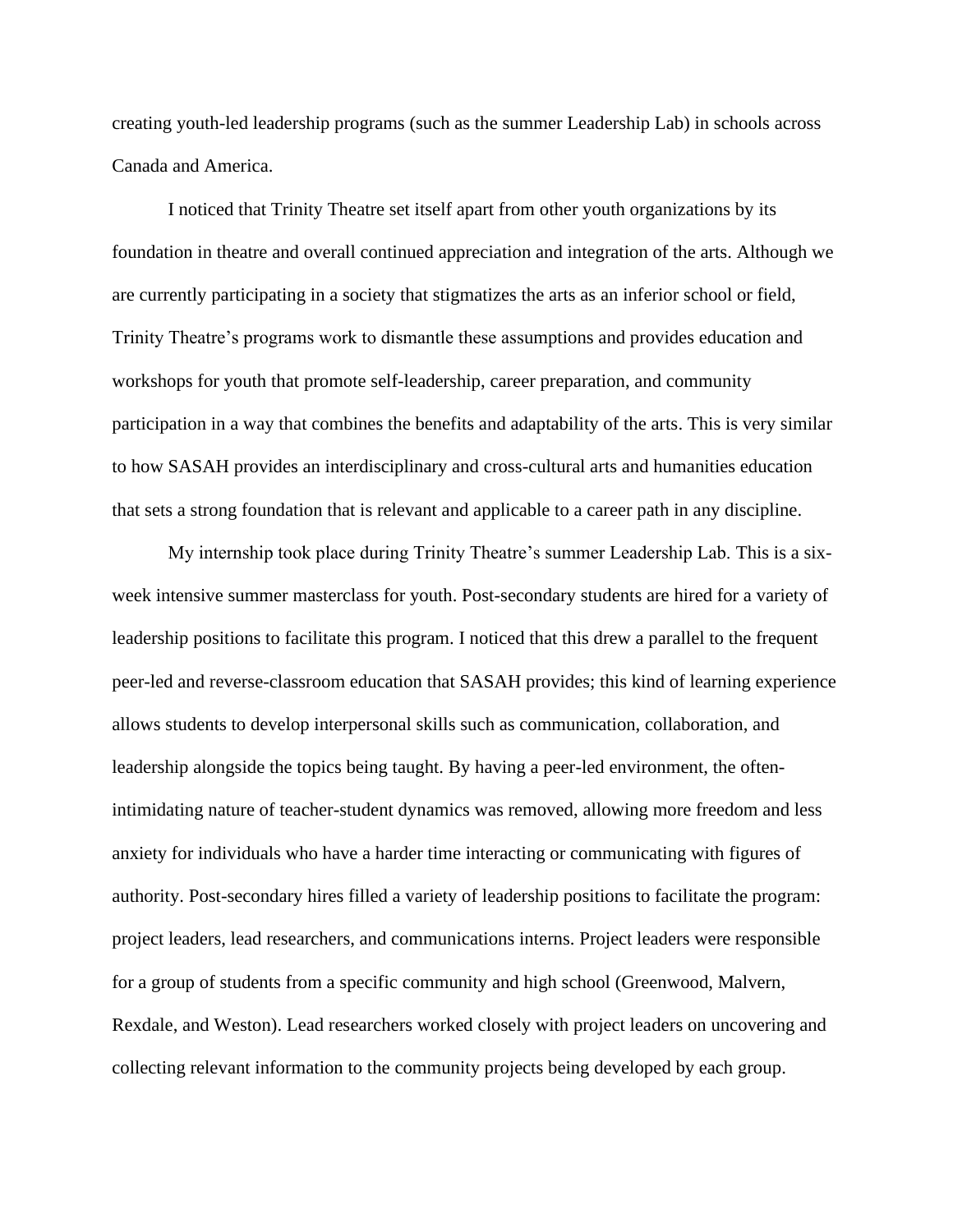Communications interns worked as a team (there was six of us this summer) to complete a variety of tasks, ranging from promoting and rebranding Trinity Theatre to creating graphics for the youth groups.

During my internship, I was able to develop a strong familiarity in digital creation. I designed business cards for my post-secondary colleagues (using applications such as Adobe Cloud), created several digital surveys using Google Slides, and created infographics using online websites such as Piktochart (use this link to see the demographic infographic I made: [https://create.piktochart.com/output/40199553-tt-demographic-2019\)](https://create.piktochart.com/output/40199553-tt-demographic-2019). Now I am quite confident in my digital creator abilities for surveys and graphic creation/collection; I eagerly anticipate using it for academic, personal, and professional purposes.

Although I specialized in research and surveys (each communications intern had a speciality: photography, videography, podcasting, marketing, etc.), the open-nature of Trinity allowed me to expand my skillset and work experience through a variety of tasks that were not all related to research and surveys. I used my background as a research assistant in the English



*Fig 1. Pages 80-81 of the publication "Who is Toronto?" which contain my handwritten poetry and illustrations. To view the full document:* [https://drive.google.com/file/d/1YVnbmx\\_0UqmQGk6WXC364220D1jactAw/view?usp=sharing](https://drive.google.com/file/d/1YVnbmx_0UqmQGk6WXC364220D1jactAw/view?usp=sharing)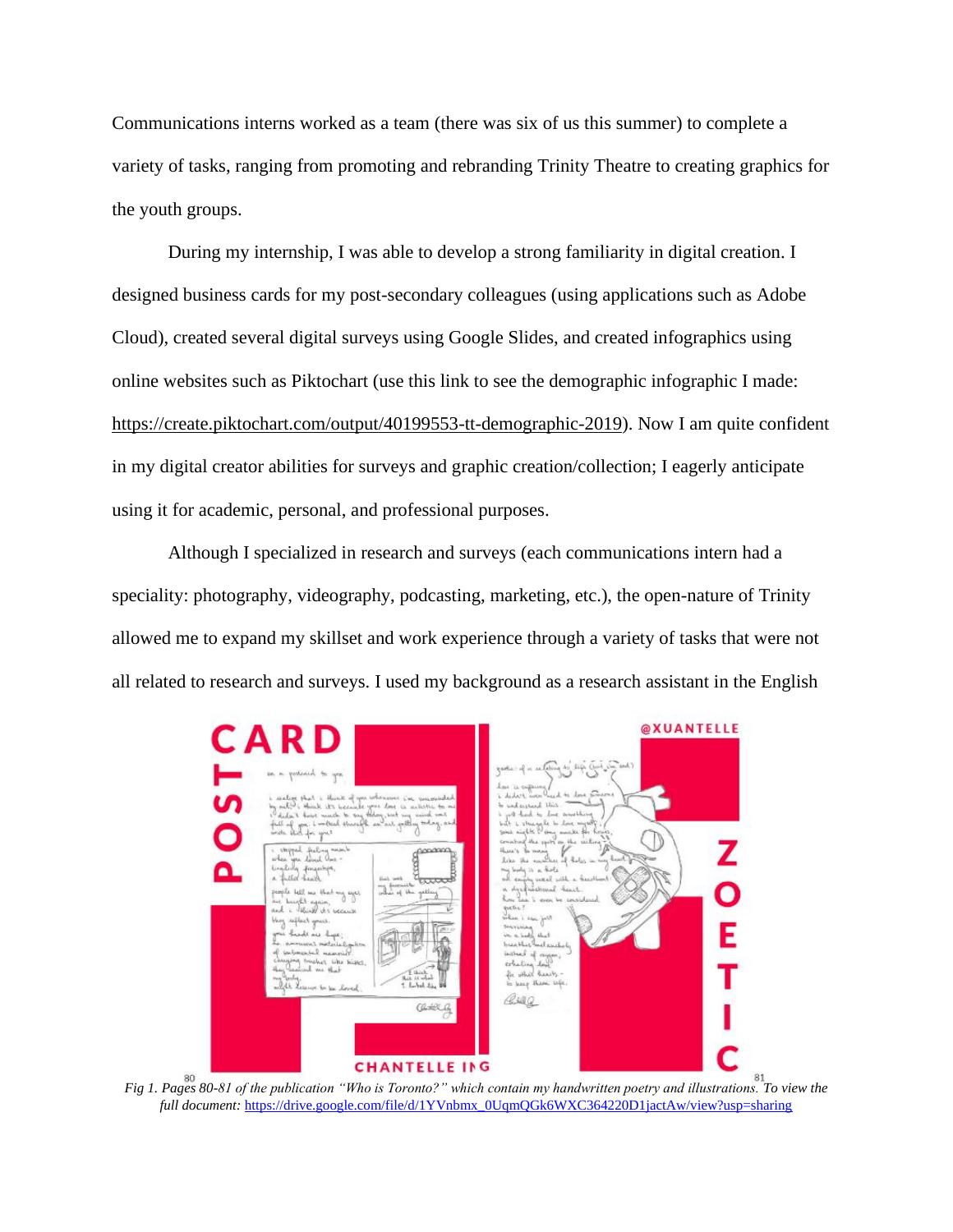and Writing department at Western University for research-related tasks and my prior work experience as a senior project manager at Carefirst Seniors & Community Services Association to conduct and distribute internal and external surveys. However, I was most excited in being appointed the lead editor for Trinity Theatre's brand-new art publication; this allowed me to take the English writing and editing skills I had developed in SASAH and translate them into a professional work experience that was still very much integrated in the arts. I am also pleased to say that it gave me the opportunity to publish some of my creative work too.

The arts publication that Trinity Theatre produced this summer (their very first publication, ever!) has a special place in my heart. Aside from the more practical aspects of the publication I mentioned earlier (skill development and application), this publication encompasses Trinity Theatre's compassionate values and combined it with the artistic brilliance of both the high school students and the post-secondary workers. In many ways, this publication is a physical manifestation of what I think are the shared values between SASAH and Trinity Theatre: artistic expression, creativity, and diversity. As the lead editor, my job was to polish and refine texts to make them easy to read and seamless. Over the course of several weeks, I had the opportunity to refine my editing and writing skills by looking through submissions and proposals for the final product. It was an enjoyable experience given its relation to artistry and creativity; I was given the privilege of engaging with deeply personal and artistic works while using and practicing my skills as an editor and writer. This experience gladly reinforced the intersection of art in my understanding of communicating with others. In many ways, this opportunity also provided me with an educational experience into the importance of listening and recognizing indirect cues when interacting with other people. My interpersonal skills were heightened as I was reminded of the importance of recognizing the little details and unspoken forms of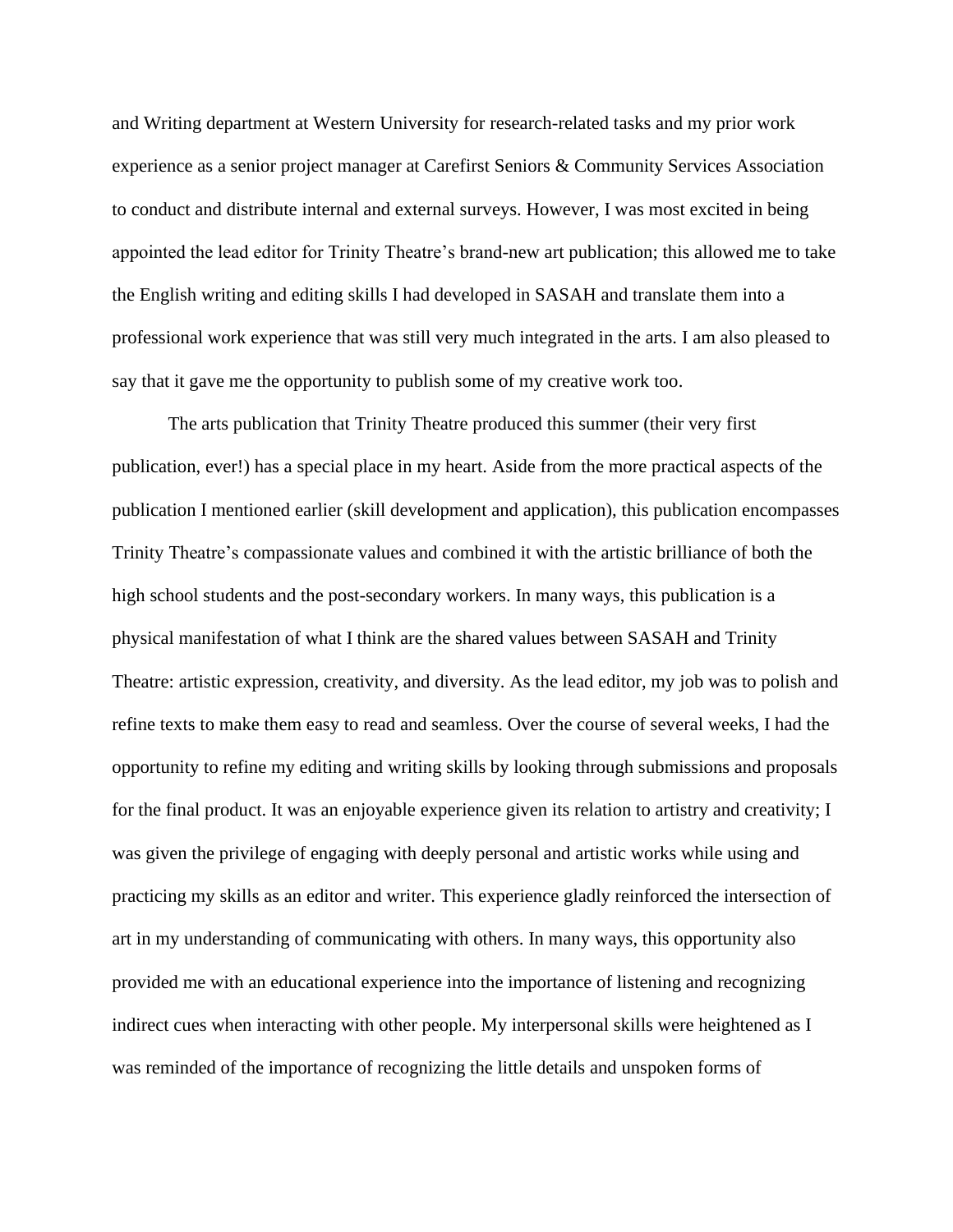communication in my interactions with others. For example, I would notice stylistic details in someone's poetry, which I was able to translate into my direct interactions with them. One high school student used a lot of deliberate pauses in their poetry, and when talking to them in person, I recognized they took meaningful pauses in their speech too; where I may have misconstrued this as boredom, a lack of interest, or confusion before, I was able to perceive it as possibly a moment of thought or to collect their ideas, and wait patiently for them to continue, rather than mistakenly interrupt. This improvement in my awareness of nonverbal cues will benefit me in current and future leadership/teamwork positions in SASAH, further education, and my future career. Here is a link to the publication: [https://issuu.com/trinitytoronto/docs/whoistoronto\\_.](https://issuu.com/trinitytoronto/docs/whoistoronto_)

I have always had a bit of trouble in leadership positions due to my soft-spoken nature: I tend to be too quiet and I get anxious in situations that require public speaking (although this tends to be more easily overcome when I am speaking on topics I am passionate about). My time at Trinity Theatre really helped develop my confidence, and I am grateful for the accepting and compassionate nature of everyone I worked with this summer. While many of the conversations I had at Trinity were relevant to the social issues I am passionate about, my peers' consistent active listening and validation of my voice and opinion gave me the opportunity to properly build a foundation of confidence; I noticed that I started speaking louder and more clearly. As a result, I found that, by the end of the summer, I was participating in activities and conversations much more effortlessly. I have already seen this benefit me in my fourth year of SASAH, and I am excited to continue putting this newfound self-worth to use; I believe that my improved leadership and public speaking skills will work harmoniously with SASAH's opportunities and education. I anticipate a fruitful year of academic success and fearlessness in standing up for what I think is right.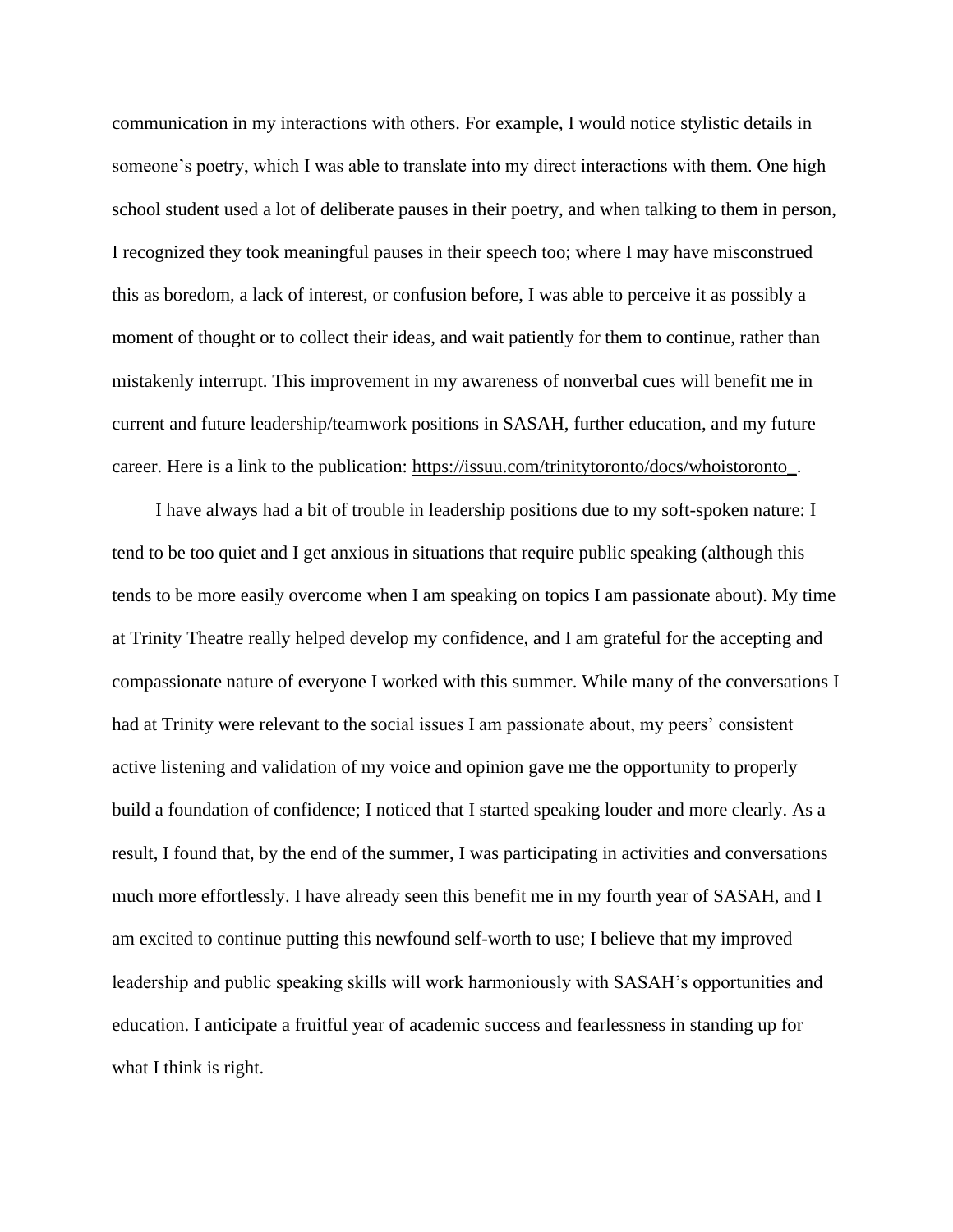The combination of working with the personal and artistic sides of the youth (through their creative work for the publication) in addition to my more developed and outspoken nature allowed me to experience a kind of leadership I will wholeheartedly embrace moving forward. In developing a meaningful relationship with the high school participants, I was able to connect with them or understand them better. As a post-secondary student, naturally, I was a role-model figure in our environment. Therefore, I combined a compassionate and artistic understanding (as best as I could – we do not always understand each other perfectly) of the youth's experiences and thoughts with the most confident and outgoing nature I could. I think it paid off; I not only led and mentored, but also learned with and from the students. It was wonderful to see how much joy, learning, and growth the Leadership Lab brought to the youth throughout their experiences; it made me even happier when they acknowledged me as a part of their development. On Comms Day, when the communications team gathered everyone part of the Leadership Lab for feedback, I had some of the longest and most in-depth conversations with the youth. From this, in addition to reflecting with them on their growth as youth leaders, I recognized that I also did some growth of my own—as not only a leader for youth but for myself as well.

I have come to recognize the importance of being a good role model and being cognizant of my actions. The work I carry out will impact the next generation of artists, advocates, and leaders. I learned that I want to do more than set a good example and inspire the youth that will eventually take my place, but I want to lay out a strong foundation for them to build platforms of social advocacy and creative output. From my time at Trinity, their work on community outreach with the youth in Toronto has inspired me to engage in work that is thoughtful of youth, and how art can play a positive role in their life. For example, should I choose to pursue a career in academia, I know that my focus will be on East Asian and/or South East Asian diasporas in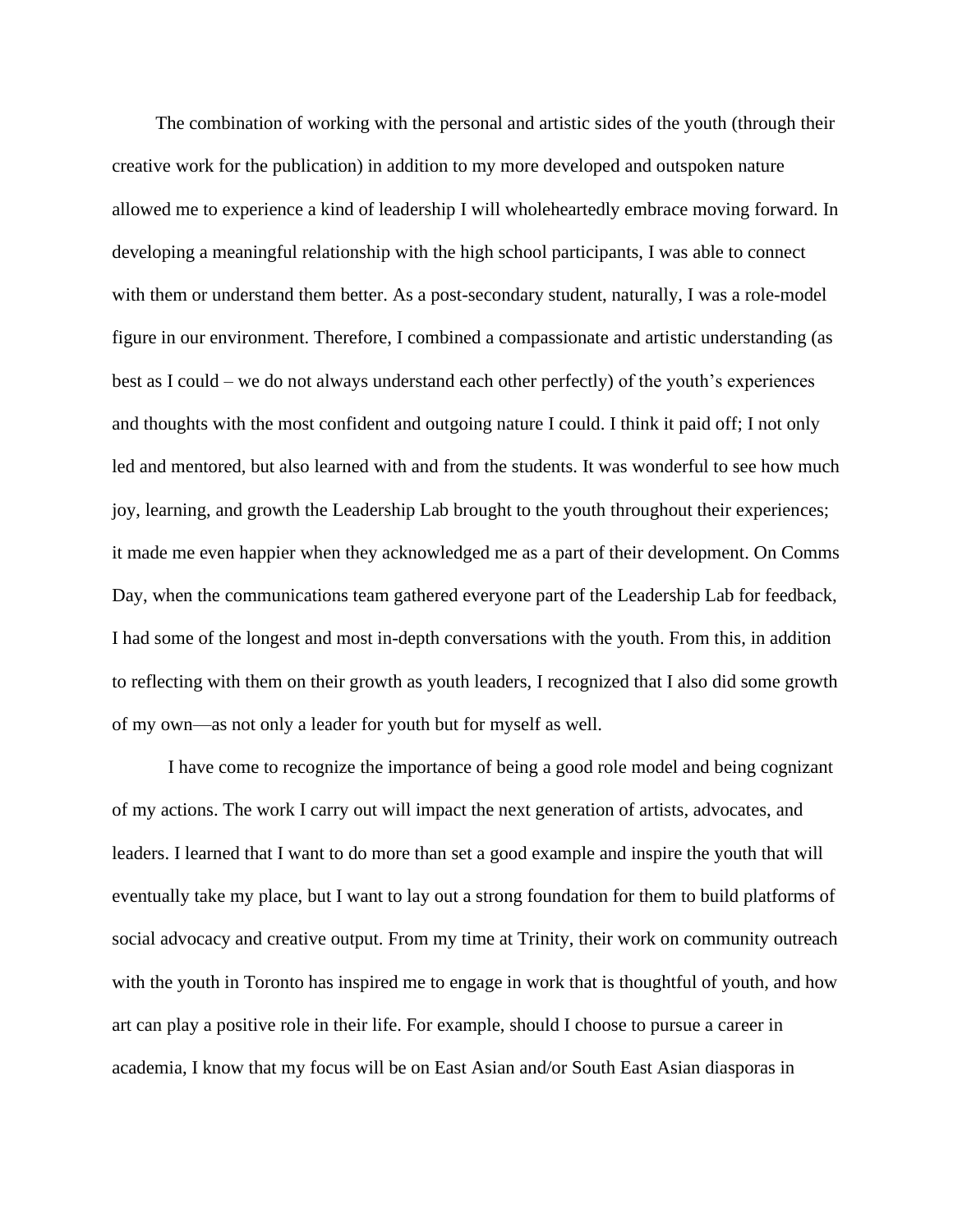Western literature. My research and writings will render visible the minority group I belong to - I want to inspire the next generation of minority youth to be proud of their ethnic and cultural backgrounds, and to be unapologetic about their passions in social advocacy. I hope that in my fearlessness, that it creates a foundation for them to be fearless too.

Not only am I grateful for the experience in terms of work and skill development, but also for the people I met and the relationships I built. My supervisor, Matt, was an excellent leader: capable, knowledgeable, and understanding. Besides mentoring me on my digital creatorship, he properly embodied Trinity Theatre and SASAH's mutual value for compassion through his advocacy for mental health and wellness. His fair and accommodating nature allowed me to function at my most comfortable and optimal levels, while also being a constant role model of good leadership. His emphasis on mental wellness was shared throughout the entire communications team that he supervised, and through this, I also developed close working and personal relationships with my coworkers. We were absolutely an effective and wellcommunicated team; it made going to and being at work anything but tedious. I looked forward to every day and what new experiences and lessons I would learn. In addition to the exemplary model of leadership that Matt was, my coworkers expanded my horizons in communications. Ariane Te, who is also an Asian Canadian and an identical twin (like me!) contributed to my graphic creator skills by helping me navigate Adobe Cloud. It was also nice to have someone to talk to that could understand my experiences as a twin and a person of colour. Charu Sharma and Rebecca Mclaren, who are also Western students, taught me about photography and marketing respectively. Deema Abu Naser and Raj Jain shared their enthusiasm for podcasting and videography with me. Although all specialists in different fields of communication, our skills were complimentary in providing effective and reliable communication within and for Trinity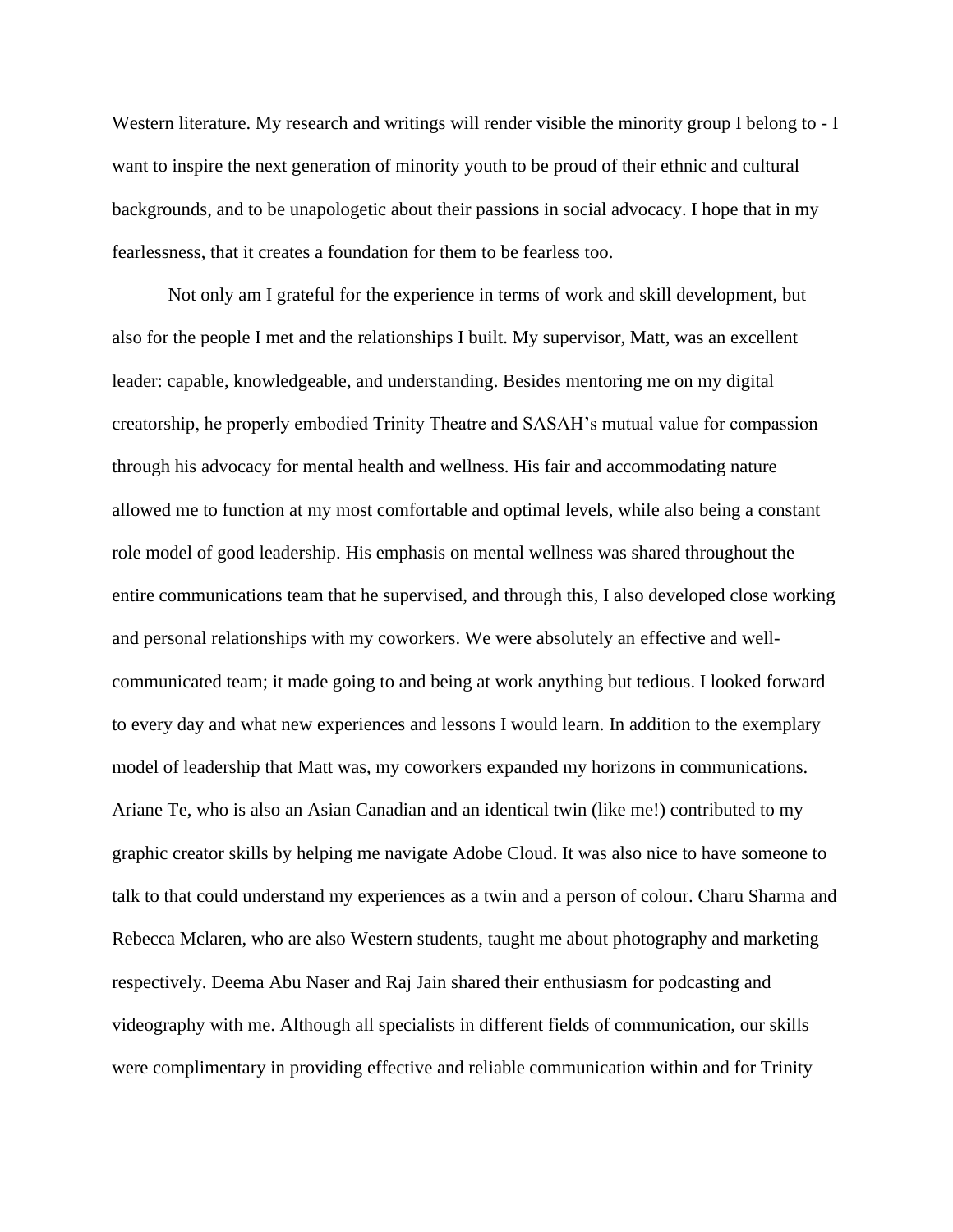Theatre. We successfully re-branded Trinity Theatre's social media pages and updated the colour scheme. This all was made possible by the safe space that Matt introduced, and the rest of my team worked to maintain. Being in SASAH, I have been nurtured by an understanding, accepting, and compassionate environment. Working at Trinity, I realized that SASAH's safe environment that I have grown so accustomed to working and collaborating in is completely possible in a professional environment. I strongly believe that a safe and welcoming setting is the best foundation for my future professional and academic endeavours.



*Fig 2. Including myself, there were two other post-secondary summer employees that were twins and of Asian heritage: Ariane Te (white button-up) and Nikki Pagaling (grey t-shirt). We had many conversations of mutual understanding on our unique experiences as Asian* 

*twins.*

As seen in the pictures above, one particularly heartwarming and validating aspect of my experience at Trinity Theatre was meeting Ariane Te (who was on the communications team with me) and Nikki Pagaling (the Malvern project/team leader). Studying in the department of English and Writing Studies in the faculty of Arts and Humanities at Western, I rarely meet individuals who belong to the same racial and cultural group as me. But working at Trinity Theatre, I was able to work in an arts-related environment with individuals who could understand me culturally. They were identical twins too! A large part of the experience at Trinity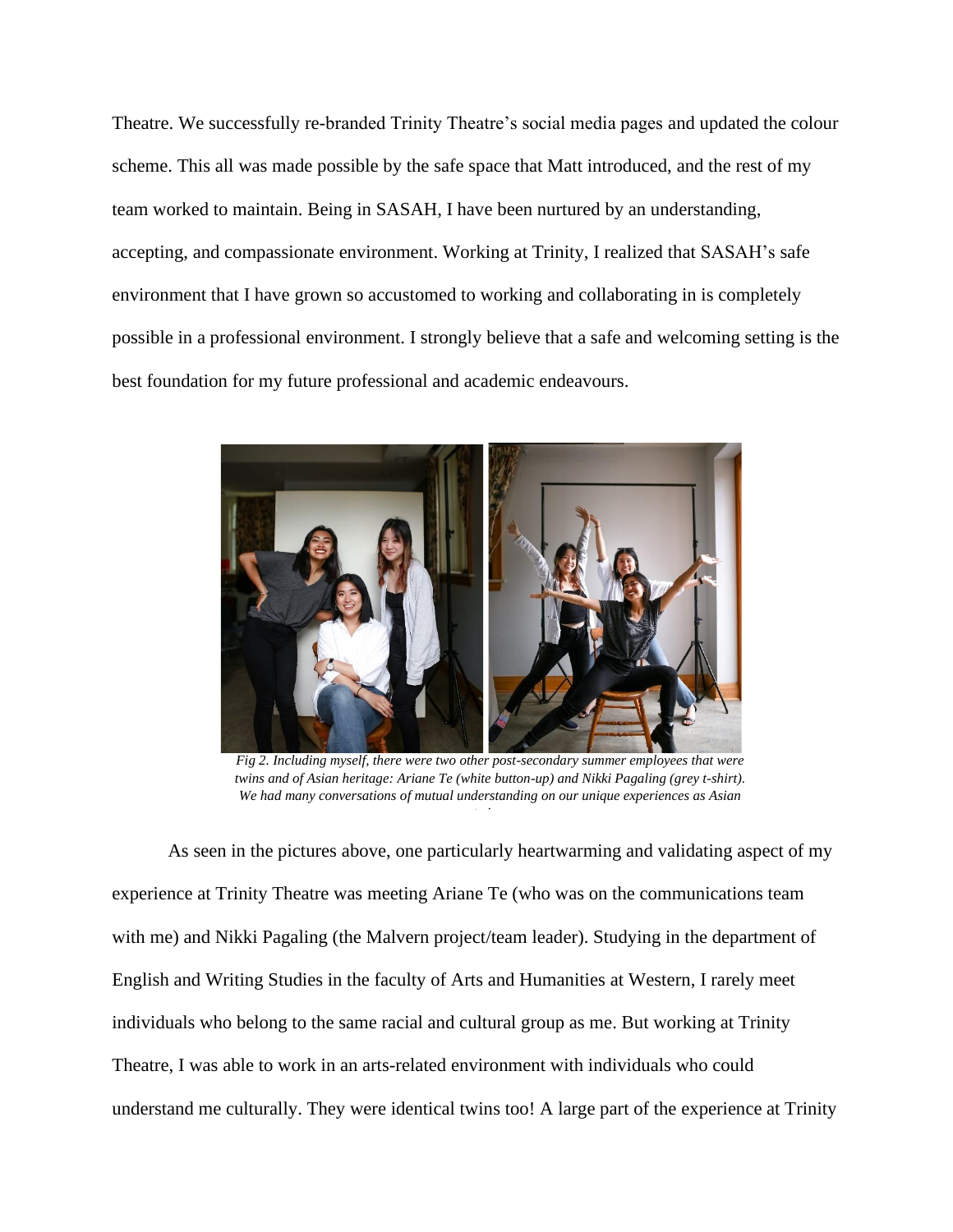Theatre revolves around multiculturalism and different lived experiences. It was validating to be expanding my professional work experience with coworkers who I could identify with and relate to. I am pleased to say that it was uplifting to see them grow alongside me in an inclusive environment. We all thrived because we were surrounded by like-minded and relatable peers. Again, this drew a parallel to my growth in SASAH and how gratifying it is for me to be able to learn in an inclusive environment where I can also see my peers growing too. Through my experiences, I have witnessed the benefits of working in an environment that accepts and celebrates diversity; in these environments, collaboration and teamwork excel, and individual growth and personal leadership is encouraged by your peers.

As a Torontonian I learned quite a lot too. Although being raised in Toronto as a young child, and frequenting areas of Toronto as I moved around the GTA and York Region, there was a lot I learned about Toronto's community that I did not know prior. The Leadership Lab incorporated field trips in addition to skills training and workshops to promote exploration of the community and city. All employees participated in these trips too. The places we visited and were educated on offered an immersive opportunity for students to develop a curiosity for their city's infrastructure, history of immigration, integration and inclusion, the arts, the environment, etc. We visited notable places such as the St. Lawrence Market Gallery (I did not know prior that St. Lawrence Market even had a beautiful art gallery above it!), the AGO, Toronto Archive, Old City Hall, and CAMH. I saw the benefit of these excursions and how they transformed the students' perspective of their city and how they feel they belong to it. I also noticed my own deeper rooting in the broader community; I developed a stronger civic awareness, appreciation for diversity, and built a stronger sense of citizenship and belonging. For example, going to the St. Lawrence Market Gallery was an opportunity for me to learn more about Toronto. In addition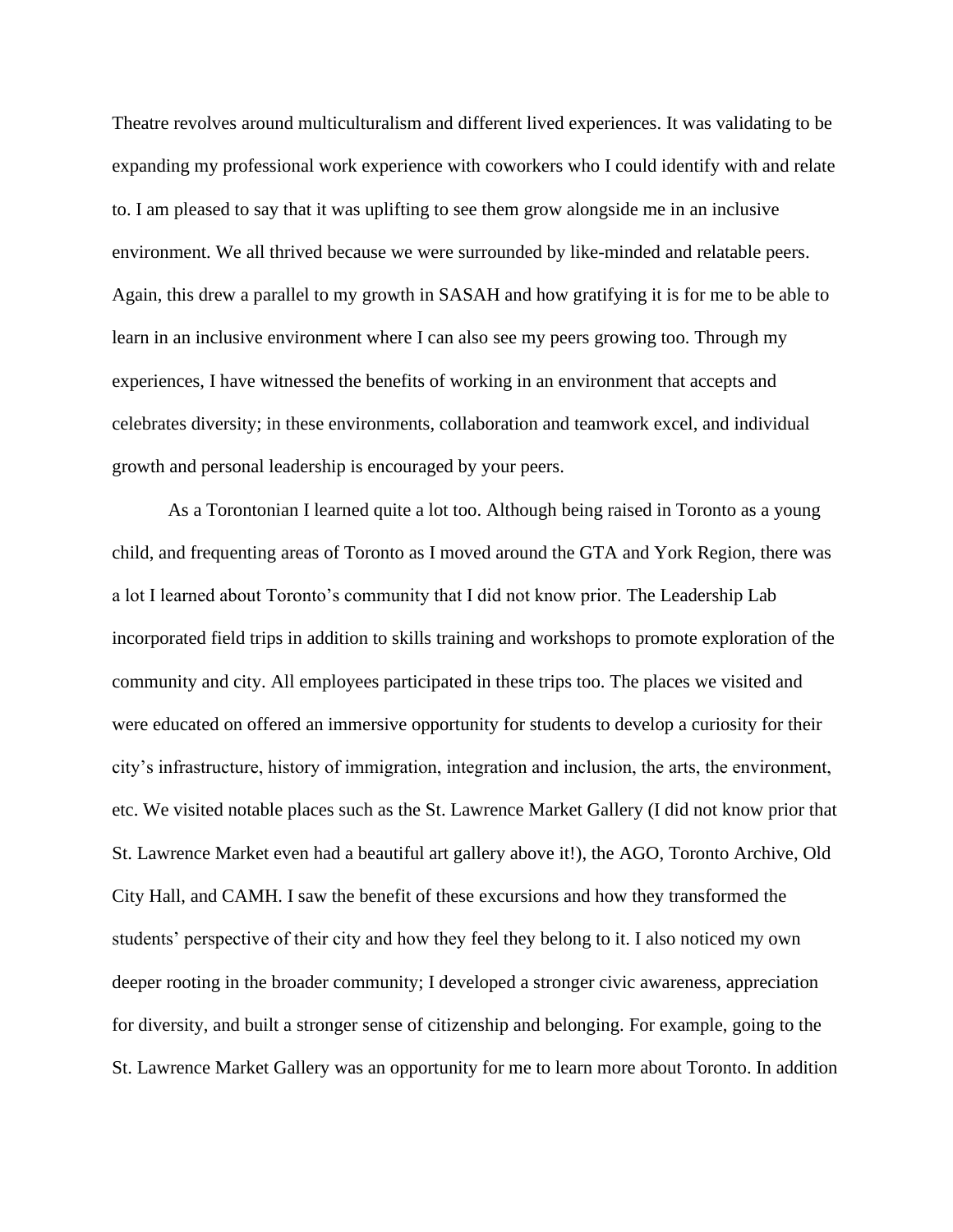to gladly learning that there was a gallery above the market to begin with, I also had the chance to examine the current exhibit, which was early Toronto artwork done by women. The exhibit was called *Through the Eyes of Women Artists*, which displayed art and elaborated on the impact and engagement of Canadian women artists in Toronto over the past 170 years. Their beautiful brushwork, pencilling, etc. inspired multiple facets of my life. I was inspired by the talent of women, and their pursuit and participation in art albeit the patriarchal nature of society; I found that this influenced my personal and academic work, and my most recent creative writing projects and academic essays focus significantly more on women and their impact/contributions to the societies they belong to. Overall, seeing the gallery allowed me to reflect on the intersections and valuableness of art in the community. In my time of reflection, I drew parallels



*A painting of flowers by Mary Ella Dignam at the Market Gallery in Toronto.*

between the gallery's art's relation to the Toronto community with the creative output of my SASAH cohort and how it has contributed to the SASAH community. Coincidentally, my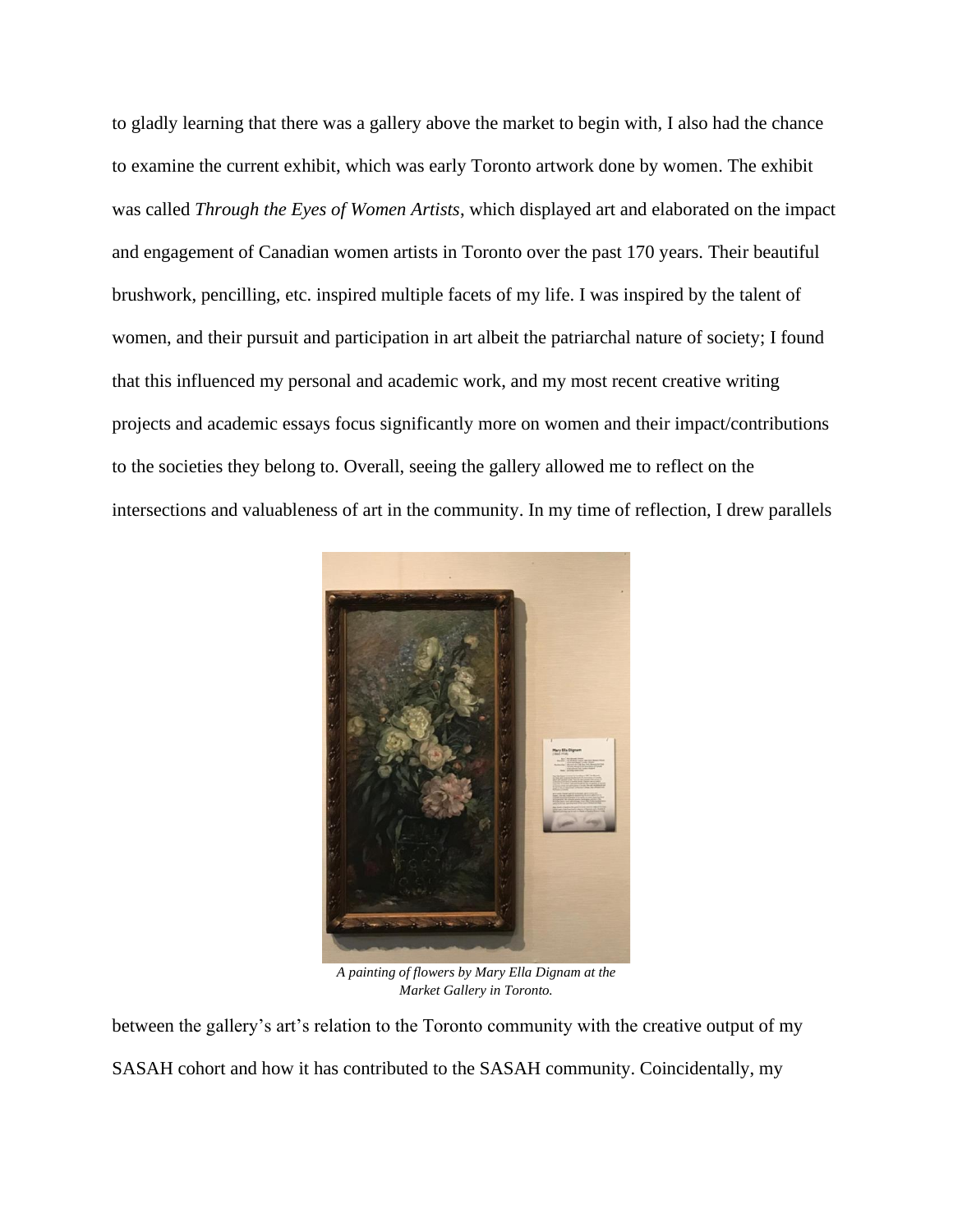current cohort is entirely female; it creates a safe space where we can understand and relate to each other through our lived experiences as women. We all come from a diverse range of backgrounds. Every instance in which we had to develop creative projects and share it with our cohort, we grew closer – we learned new things about each other and learned to appreciate the diversity of the communities we belong to (for many of us, the Toronto community, the Arts and Humanities community, the female activist community, etc.). Communities and the strong relationships that make it up are essential to individual and group development.

Another significant example of art moving and relating to me was the mural painted by Ness Lee at Underpass Park. Ness Lee is a Hakka-Chinese Canadian artist who is known for her signature hand-drawn, curvy female figures with long, jet-black hair. The minute I saw her mural I felt drawn to it, and upon further research, I immediately knew why: Ness Lee also struggles with her hybrid identity and uses art as a way of exploring, defining, and reclaiming it. Her art made me feel represented and visible. As a Singaporean-Chinese Canadian, I constantly struggle with my identity, especially when it comes to pursuing an education and career in the arts. I am a visible racial and ethnic minority in my faculty at Western but also a minority in terms of my



*Ness Lee's contribution to the Multipli'city mural at Underpass Park.*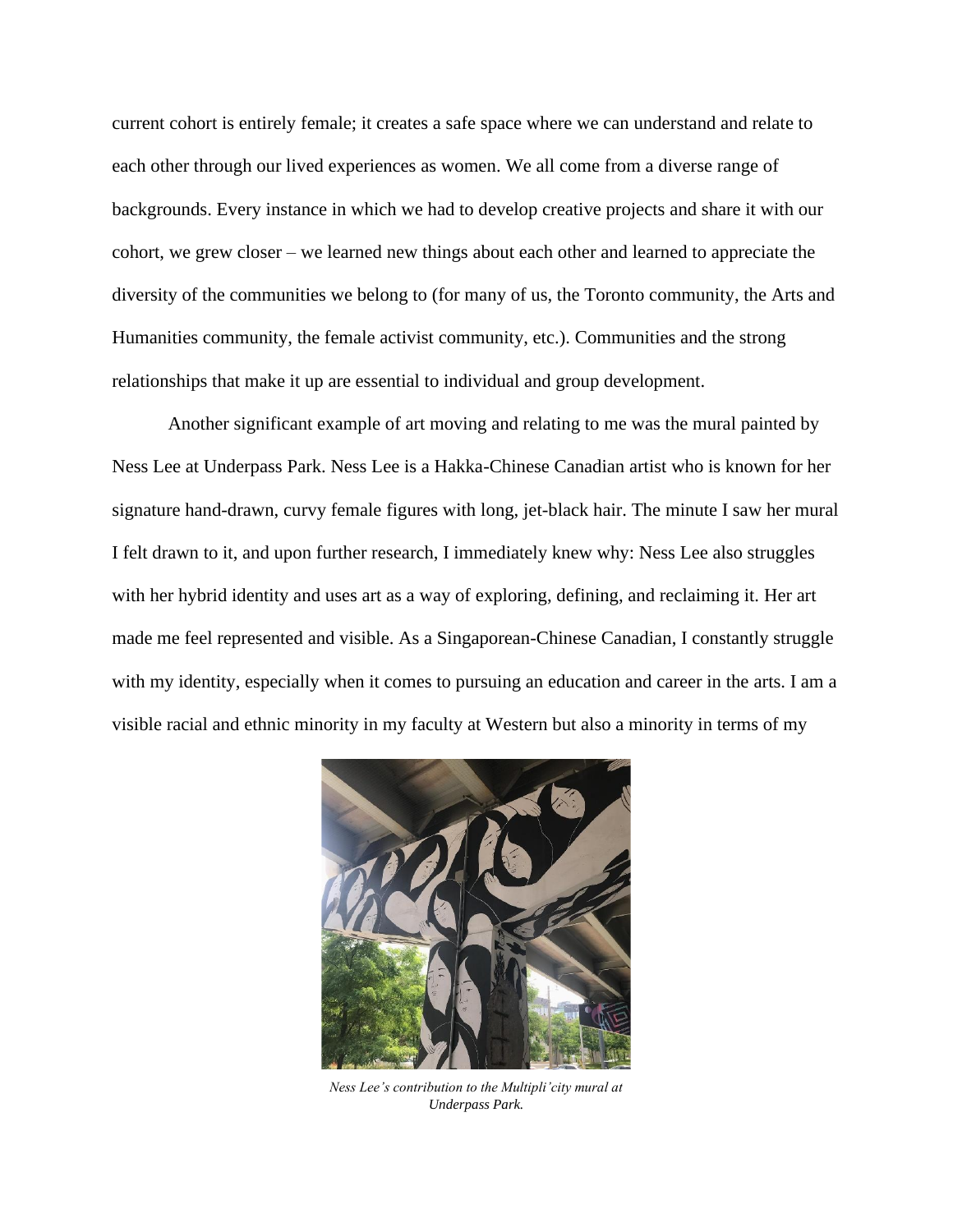field of study in the Chinese community. But, Lee's art gave me refuge, the way SASAH and Trinity Theatre have welcomed me in with open arms. These three combine a hopeful foundation for me to continue crafting my passions, albeit their deviation from norms.



*A circle discussion with the high schoolers at Underpass Park on one of our field trips in Toronto. Here we were discussing the history of Fort York, what transforms a space into a place, and the demographics of Toronto.*

The Arts and Humanities are an important and cultural part of communities. My experience, in addition to the experience of my SASAH peers has properly confirmed my strong belief in this. During the CEL presentations on Friday, November 15, 2019, I got the chance to listen to my fellow cohort members on what they did for their CEL(s) and what they learned, gathered, and developed during them. Like me, there was an importance and value placed upon an arts education, and it was a vital factor in their successful completion of their placement. These presentations, along with my internship, demonstrated to me the diverse application of the Arts and Humanities. An arts education (SASAH especially with its interdisciplinary nature and cross-cultural application) brings forth an effective combination of what I have labelled "the four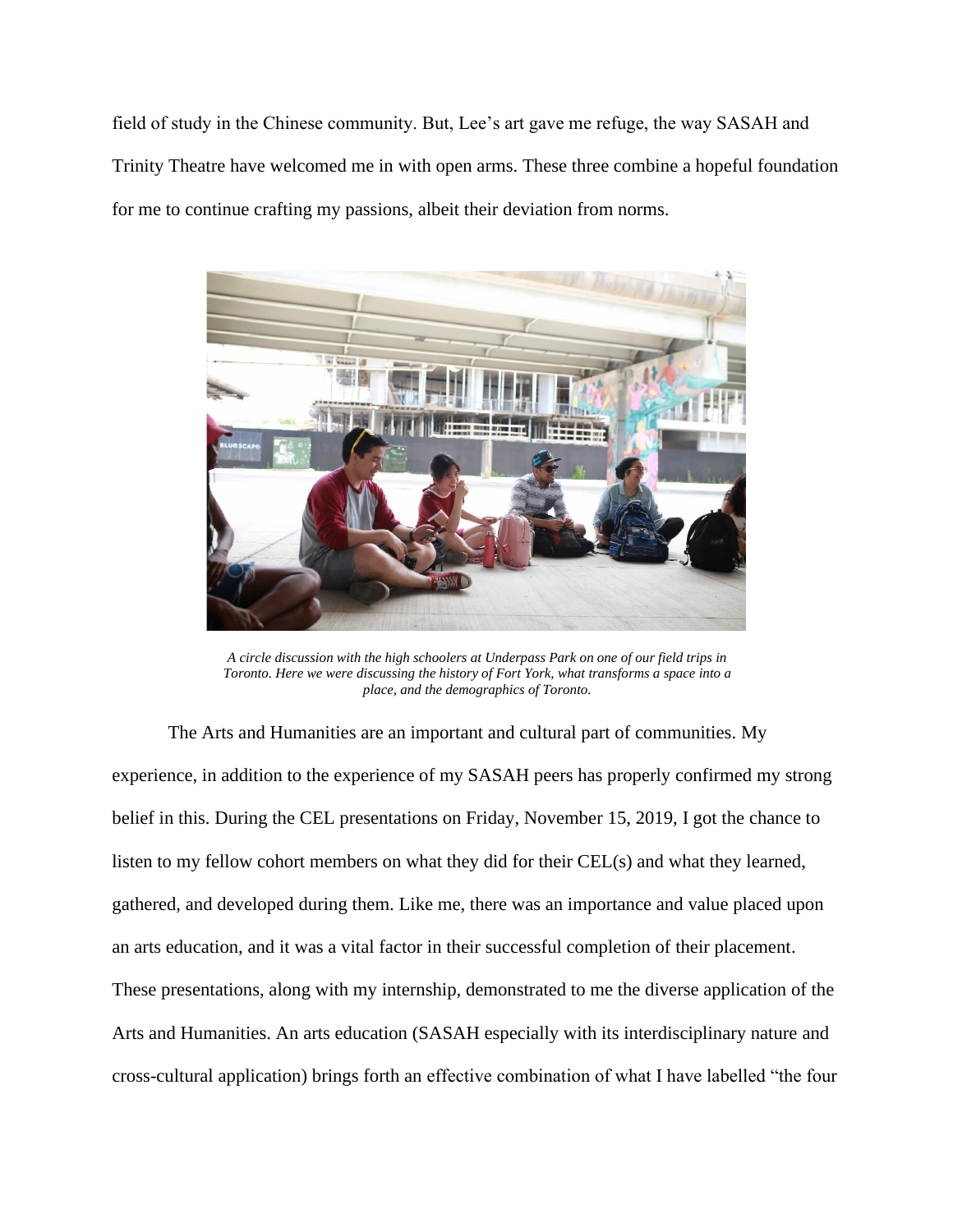C's": compassion, creativity, collaboration, and critical thinking! The wide range of my SASAH cohort's CEL experiences celebrates unique experiences and really proves the multifaceted nature of the Arts and Humanities. Furthermore, our successful completion and enjoyment in learning and working in our experiences highlights the benefit that an arts background brings to professional settings. I noticed that everyone in my cohort had made a meaningful contribution or significant impact during their placement; I now have a wide range of proof to back up my belief that the Arts and Humanities is an important contributor to community outreach and building. Our out-of-the-box critical thinking skills that we have developed in SASAH, which combines pragmatism and logicality with creativity and inclusive thought, allowed us to contribute to our CEL placements by solving problems or coming up with ideas that are perhaps unconventional, but useful. For example, Alex Busch's unique critical thinking skills, which were a product of her unique combination of SASAH and math, helped her to find a solution for bringing pets into Anova shelters.

I believe that any SASAH CEL placement will be a fruitful and rewarding learning experience. SASAH provides a strong foundation of Arts and Humanities education which gives students a unique and diverse skillset to tackle real-world problems and conventional professional settings. However, I do recommend taking an internship at Trinity Theatre, especially for someone who has connections to Toronto. Given Trinity Theatre's close ties with Toronto and other organizations in Toronto, whoever takes a placement here will have the opportunity to deepen their relationship with the community and learn more about its history. Additionally, Trinity Theatre already has a shared appreciation for the arts, which allows students start working immediately in an arts-collaborative environment. In my experience, although I think it would be rewarding to pioneer arts-integration into a workplace that